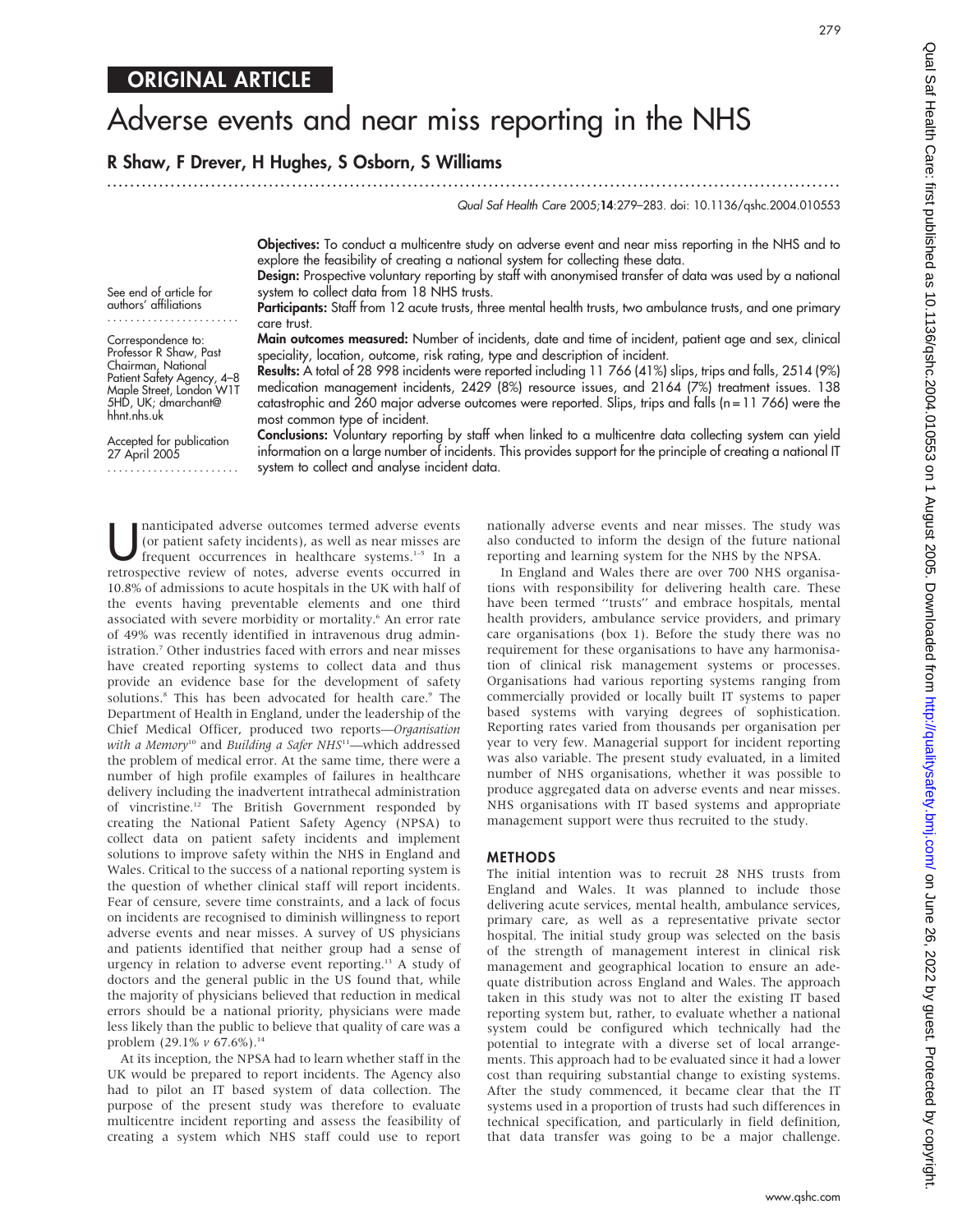# Box 1 NHS trusts

At the time of the study, state funded healthcare delivery organisations in England and Wales were called ''trusts''. The main categories were: acute (delivering hospital based care for those with physical illnesses), mental health (focusing on psychiatric disease), primary care (embracing all aspects of primary care including general practice) and ambulance trusts (focusing on ambulance services). Some trusts covered more than one area of work—for example, acute and mental health.

Following review of the IT interconnectivity, only 18 trusts were able to participate and data from these were analysed. These trusts included 12 acute trusts, three mental health trusts, two ambulance trusts, and one primary care trust. The study period was from September 2001 to June 2002. The 18 trusts commenced entry data at different times during the study period.

## Incident data

A broad definition of an incident was accepted as including any event which caused harm to a patient (adverse event) or potentially might have resulted in harm (near miss). Incidents of violence by patients against staff were included as such incidents could potentially have resulted in harm to other patients. Recognised outcome grading of ''catastrophic'', ''major'', ''moderate'', ''minor'', ''none'' was used.<sup>15</sup> In order to reassure the clinicians entering the data, the NPSA insisted that, although local NHS trusts might know the names of those reporting incidents, all data received by the Agency was anonymous. This was achieved by checking that all data fields containing names of patients and healthcare staff had the names removed.

## Data validation

As the data accumulated, it became clear that even the 18 selected trusts used markedly different reporting systems with different field names and field characteristics. Following data transfer to the NPSA, major inconsistencies with the data became apparent. It was therefore necessary to review manually all the events reported by each trust. A minimum acceptable data set was determined. The data for each incident were checked by a member of staff at each trust for the following data sets; time of incident, date of incident, patient age, patient sex, clinical speciality, location, risk rating, outcome for patient, type of incident, and description of incident. Following this validation, more than 95% of the data in each field was complete for all the incidents with the exception of the time of the incident where 10.4% of the reports lacked data.

## Data analysis

Having collected data on nearly 30 000 incidents, as part of a process to initiate methodology development we invited a number of external collaborators (listed under acknowledgements) to review the data and generate questions which could be specifically addressed by NPSA staff sorting and examining the data. The data presented in this report cover all incidents but with special reference to those with a more serious outcome. Where possible, data have been aggregated. However, information obtained from very different services such as acute and mental health has also been reviewed separately.

The key question at the start of this study was whether a sufficient number of incidents would be reported to suggest that national data collection by the NPSA was a reasonable

| <b>Type of incident</b>                      | No of reports<br>by main<br>category of<br>incident | No of<br>reports in<br>each<br>subcategory |
|----------------------------------------------|-----------------------------------------------------|--------------------------------------------|
| Slips, trips and falls                       | 11766                                               |                                            |
| Medication management                        | 2514                                                |                                            |
| <b>Medication errors</b>                     |                                                     | 1193                                       |
| Medication - administering                   |                                                     | 596                                        |
| Medication - supply                          |                                                     | 293                                        |
| Medication - prescribing                     |                                                     | 191                                        |
| Infusion problems                            |                                                     | 161                                        |
| Other medication                             |                                                     | 80                                         |
| Resources                                    | 2429                                                |                                            |
| Lack of adequate facilities/equipment        |                                                     | 2394                                       |
| Other resource issues                        |                                                     | 35                                         |
| Treatment                                    | 2164                                                |                                            |
| Treatment - nursing care                     |                                                     | 544                                        |
| Failure/delay in treatment                   |                                                     | 462                                        |
| Treatment - medical                          |                                                     | 345                                        |
| Lack of assistance/care                      |                                                     | 291                                        |
| Treatment - surgical                         |                                                     | 186                                        |
| Delay in performing an operation             |                                                     | 128                                        |
| Inappropriate treatment                      |                                                     | 104                                        |
| Other treatment issues                       |                                                     | 104                                        |
| Medical records                              | 1742                                                |                                            |
| Violence, harassment and aggression          | 1140                                                |                                            |
| Violence and aggression event                |                                                     | 968                                        |
| Other violent incident                       |                                                     | 172                                        |
| Medical devices                              | 886                                                 |                                            |
| Equipment - failure                          |                                                     | 428                                        |
|                                              |                                                     | 251                                        |
| Equipment - usage<br>Equipment - malfunction |                                                     | 185                                        |
|                                              |                                                     | 22                                         |
| Operator error<br>Abscondment                | 708                                                 |                                            |
|                                              |                                                     | 703                                        |
| Abscondment                                  |                                                     | 5                                          |
| Incidents in community from                  |                                                     |                                            |
| absconded/discharged                         |                                                     |                                            |
| Patient management and progress              | 657                                                 |                                            |
| monitoring                                   |                                                     |                                            |
| Management and progress                      |                                                     | 340                                        |
| monitoring                                   |                                                     |                                            |
| Post treatment                               |                                                     | 191                                        |
| No classification available                  | 2106                                                |                                            |
| Other patient management issues              |                                                     | 126                                        |
| Self-harm and suicide                        | 616                                                 |                                            |
| Self-harm                                    |                                                     | 581                                        |
| Other self-harm and suicide incidents        |                                                     | 35                                         |
| Other*                                       | 2270                                                |                                            |
| Total                                        | 28998                                               |                                            |

long term objective. Furthermore, the NPSA needed to know whether serious incidents would be reported via a national system and thus support the allocation of NHS central resources to data collection and finding preventative solutions.

## RESULTS

## Number of reports and reporting behaviour

A total of 28 998 reports were received. Of the 18 organisations who reported incidents electronically, there were 12 acute trusts, three mental health trusts, two ambulance trusts, and one primary care trust. Most reports ( $n = 27474$ , 95%) were from acute trusts; of the rest, the majority  $(n = 1367, 5\%)$  were from mental health trusts with only 156 (0.5%) from ambulance trusts and 32 from primary care trusts.

## Category of type of reports

In the 28 998 records there were 108 different types of incident recorded, but most of these occurred rarely. The common categories related to falls, medication, resources, treatment, records, behaviour, medical devices, and clinical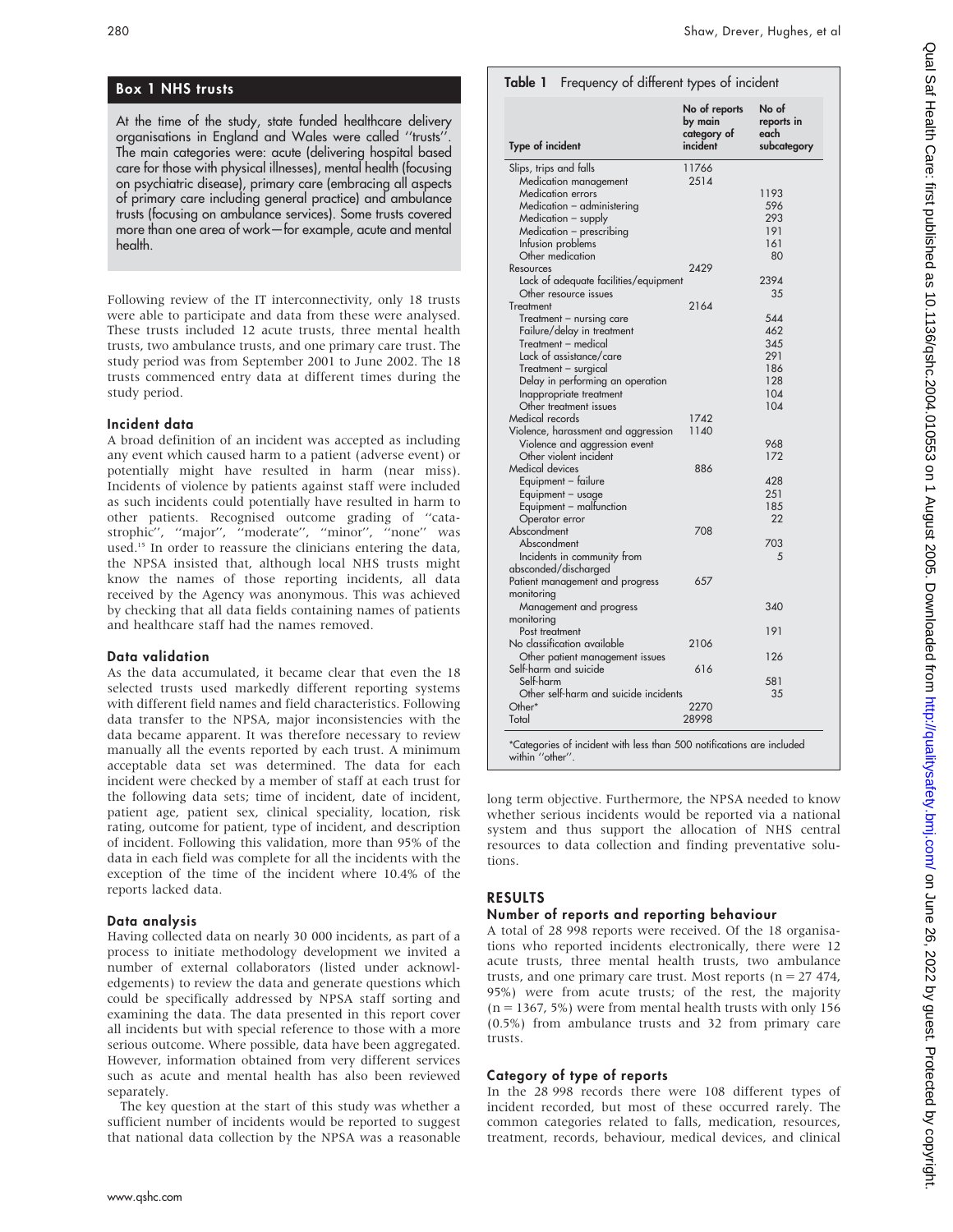| Location                            | <b>No</b> | Percentage |
|-------------------------------------|-----------|------------|
| Hospital ward                       | 18269     | 66.5       |
| Operating theatre                   | 1668      | 61         |
| Outpatient department               | 1313      | 4.8        |
| Accident & Emergency                | 1240      | 4.5        |
| Intensive care/high dependency unit | 827       | 3.0        |
| Labour ward/delivery room           | 761       | 2.8        |
| Psychiatric ward (open)             | 594       | 2.2        |
| Laboratory                          | 464       | 17         |
| Radiology department                | 387       | 1.4        |
| Neonatal intensive care unit        | 270       | 1.0        |
| Pharmacy                            | 184       | 07         |
| Other (not stated)                  | 179       | 0.7        |
| Day case theatre                    | 139       | 0.5        |
| Hospital lounge                     | 117       | $0\Delta$  |
| Hospital grounds                    | 116       | 0.4        |
| Patient's home                      | 115       | $0\Delta$  |
| Hospital bathroom                   | 101       | 0.4        |
| Other than listed above             | 731       | 27         |
| All locations                       | 27475     | 100.0      |

management (table 1). The most commonly reported incident was ''slips, trips and falls'' which accounted for 11 766 (41%) of the incidents notified to the NPSA. Of the incidents reported from all care settings, 138 were classified as catastrophic and 260 major (see below).

#### Acute trusts

The 12 acute hospitals comprising the majority of the study group reported 27 475 incidents, 95% of all reports. The outcomes from 100 were catastrophic and a further 179 were classified as major.

The number of adverse incidents reported overall was generally higher in the day than at night and there was a trough in the middle of the day. However, slips, trips and falls—comprising the highest category of adverse incident type—occurred at a fairly even rate over the 24 hour day. Two thirds of all incidents  $(n = 18269)$  happened on hospital wards, with more than half ( $n = 10,307$ ) of these incidents being slips, trips and falls (table 2).

In the 27 475 records from acute trusts there were 74 different categorisations recorded for clinical specialty. Half of the reports (52%) from acute trusts are accounted for by just six specialties (table 3).

## Mental health trusts

The three mental health trusts submitted 1367 reports about 5% of all reports. Mental health trusts had more reports in the early evening and fewer during the night.

The types of incidents reported by mental health trusts were quite different from those from acute trusts. Slips, trips and falls were still a high proportion (26%), but incidents related to violence, self-harm and abscondment were frequent (table 4). There were 10 inpatient suicides as well

| <b>Clinical specialty</b>  | No of reports | Percentage |
|----------------------------|---------------|------------|
| General medicine           | 3988          | 1.5        |
| Geriatrics                 | 3602          | 13         |
| General surgery            | 2172          | 8          |
| Orthopaedics and trauma    | 1911          |            |
| Accident & Emergency       | 1343          | 5          |
| Medical specialities       | 1154          |            |
| Total of above specialties | 14110         | 52         |

| Type of incident                 | <b>No</b> | Percentage |
|----------------------------------|-----------|------------|
| Violence and aggression event    | 355       | 26.0       |
| Slips, trips and falls           | 335       | 24.5       |
| Self-harm                        | 300       | 21.9       |
| Abscondment                      | 107       | 7.8        |
| Other, not stated                | 44        | 3.2        |
| Injured by another patient       | 40        | 2.9        |
| Environment                      | 39        | 2.9        |
| Injury/harm to others by patient | 29        | 2.1        |
| Unexpected death                 | 27        | 2.0        |
| Attempted suicide                | 21        | 1.5        |
| Medication errors                | 13        | 1.0        |
| Other than listed above          | 57        | 4.2        |
| All incident types               | 1367      | 100.0      |

as 300 self-harm incidents and 21 attempted suicides. Twenty seven unexpected deaths were notified, but no clear pattern was seen when the text descriptions were reviewed.

#### Ambulance trusts

Very few reports were available from ambulance trusts, with just 124 out of the 28 998 records. Ambulance reports related either to delays or failure in treatment (28% of reports) or delays or failure in admission (33% of reports). Ambulance trusts have a target of 8 minutes for life threatening calls (category A) with a minor delay resulting in notification of an incident. There were no unexpected deaths.

#### Primary care trust

The one primary care trust which participated submitted 32 reports.

#### Incidents with outcome reported as major or catastrophic

Specific analysis was performed on the 138 incidents categorised as catastrophic and on the 260 in the major category, derived from all care settings. While the most common location of these incidents was a ward (table 5), there were many other locations including the patient's home. Of the large number ( $n = 10,307$ ) of slips, trips and falls on hospital wards, 33 had an outcome classified as major or catastrophic. The data on which clinical speciality was associated with reporting the greatest number of such events are subject to a potentially large attribution bias. However, neonatalogy, A&E, adult mental health, endoscopy, obstetrics, anaesthetics, and old age mental health submitted reports with major or catastrophic outcomes (table 6). The methodology in the present study produced inadequate information on contributory factors for the major or catastrophic incidents. Thus, unexpected death was listed in

| Table 5 Locations of incidents with a major or<br>catastrophic outcome |                  |            |  |
|------------------------------------------------------------------------|------------------|------------|--|
| Location                                                               | No of<br>reports | Percentage |  |
| Hospital ward                                                          | 120              | 30.2       |  |
| Patient's home                                                         | 64               | 161        |  |
| Operating theatre                                                      | 38               | 9.5        |  |
| Labour ward/delivery room                                              | 36               | 9.0        |  |
| Accident & Emergency                                                   | 23               | 5.8        |  |
| Intensive care/high dependency unit                                    | 22               | 5.5        |  |
| Residential care unit                                                  | 20               | 5.0        |  |
| Neonatal intensive care unit                                           | 17               | $\Delta$ 3 |  |
| Public place/street                                                    | 11               | 28         |  |
| All locations                                                          | 398              | 100.0      |  |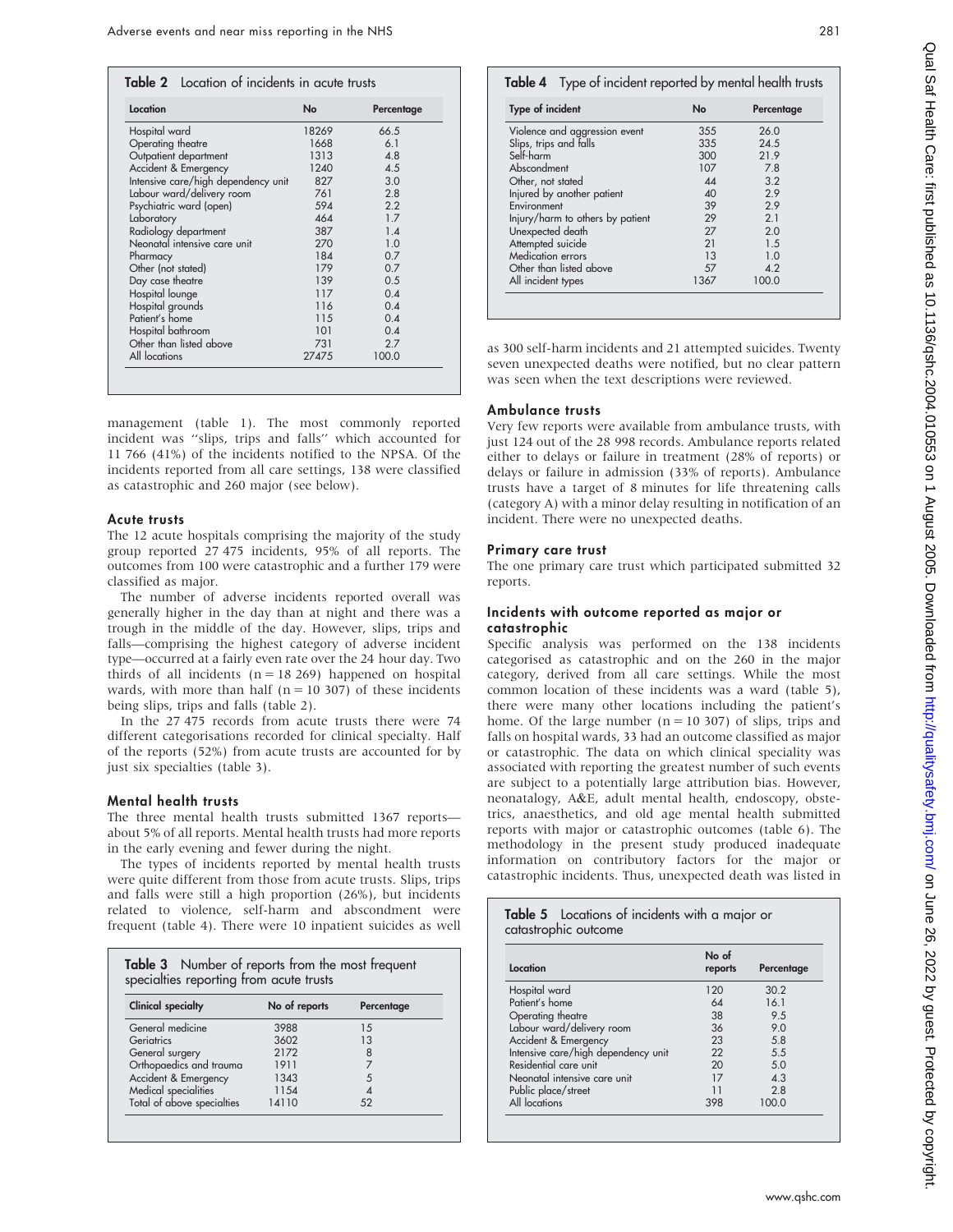Table 6 Number of reports by clinical specialty which resulted in a major or catastrophic outcome Specialty **No of reports** Total no of reports Percentage Neonatal services 16 16 176 9.1 Accident & Emergency 82 1424 5.8 Adult mental health 29 524 5.5 Endoscopy 1 19 5.3 Obstetrics 5.0 Anaesthetics 26 621 4.2 Old age mental health 14 357 3.9 All clinical specialties

93 incidents, slips, trips and falls in 34, failure/delay in admitting to hospital in 31, failure/delay in treatment in 28, lack of adequate facilities/equipment in 26, resuscitation in 14, medication administering in 12, inpatient suicide in 10, and ''other'' in 41.

## Specific clinical problems

There were 616 (2%) incidents of self-harm or suicide, most of which had an outcome classified as ''none'' or ''minor''. However, there were 13 suicides with three in the community, all of which were reported by mental health trusts. There were also 22 attempted suicides. Although 5% of the total reports were from mental health trusts, over half (54%) of the self-harm or suicide grouping were from these trusts.

Slips, trips and falls accounted for 41% of the incidents reported in this study. The age distribution of those involved in these incidents was quite different from other types of adverse incidents (fig 1). The number of these incidents reported to the NPSA increased with patient age. For patients in their 60s, slips, trips and falls accounted for 47% of the reports, while for those in their 70s and older the majority of reports were of this type.

Medication management was the second highest category of adverse incidents with 2514 reports accounting for 9% of the reports. Within this category, medication errors accounted for  $45.5\%$  (n = 1193), administration errors 23.7% (n = 596), supply 11.7% (n = 293), prescribing 7.6%  $(n = 191)$ , infusion problems 6.4%  $(n = 161)$ , adverse drug reactions 2% ( $n = 51$ ), and others 1.2% ( $n = 29$ ).

## **DISCUSSION**

## Main conclusions of the study

This study was able to collect information on nearly 30 000 incidents. This is the first multicentre evaluation of adverse events and near misses in the NHS. The data do not permit an analysis of incident rates, but a large number of incidents were collected from less than 5% of NHS organisations. This study thus confirmed that the objective of the NPSA to create



Figure 1 Comparison by age of slips, trips and falls with all other incidents.

a national system to collect data on incidents from all NHS organisations in England and Wales was likely to provide data on a large number of problems with healthcare delivery. The results yielded a gratifyingly rich data set covering a broad range of incident types and care settings.

As outlined in the methods above, there were major methodological problems with IT compatibility, connectivity, comparability of fields and data standardisation. These have informed the development of the NPSA national learning and reporting system for collecting data electronically. In particular, it is clear that any national system needs to have clear requirements and standards as opposed to attempting to fit in with existing local systems.

Despite the technical problems, it was apparent that large numbers of incidents did occur in the NHS, some of which had serious or catastrophic outcomes. NHS staff were also sufficiently concerned by such incidents to make reports. This suggests that, with an appropriate culture and the development of an appropriate IT system, it will be feasible to develop a national reporting and learning system for adverse events and near misses in the NHS.

## Limitations of the study

There are many limitations to this study. The data are not representative of all healthcare organisations in the country with over 95% of incidents having come from acute hospitals. The participating organisations represent a small minority of those in England and Wales. Primary care in particular was underrepresented due to limited development of IT based incident recording systems covering multiple geographically dispersed healthcare delivery settings.

Voluntary reporting has many limitations. Incident reporting will be linked to the importance of the event in the reporter's mind. There may be disincentives to report certain categories of incident. In this study there was no attempt to validate reports or to look for unreported incidents.

Causality is also not easy to infer. Thus, a minor delay in arrival of an ambulance to a fatally injured accident victim

## Key messages

- $\bullet$  Substantial numbers (n = 28 998) of adverse events and near misses were notified from 18 NHS organisations.
- $\bullet$  Less than 2% (n = 398) were associated with catastrophic or major adverse outcomes for the patient.
- Collection of this type of information was fraught with technical and IT interconnectivity problems.
- Analysis of the data provided preliminary information on the major types of patient safety incident.